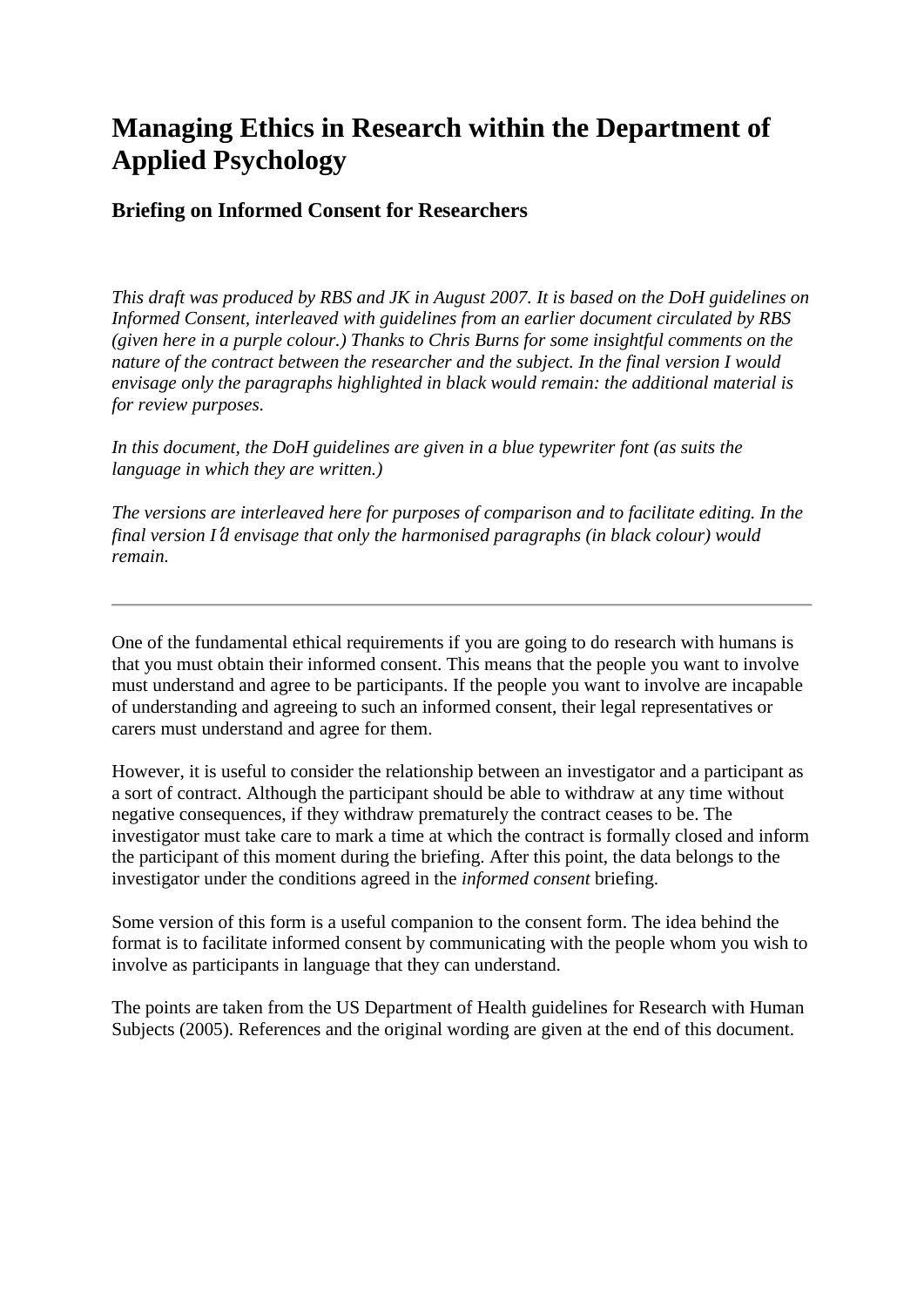# **Basic Elements of Informed Consent.**

# **1. Background**

(1) A statement that the study involves research, an explanation of the purposes of the research and the expected duration of the subject's participation, a description of the procedures to be followed, and identification of any procedures which are experimental;

Purpose of the study KISS (Keep It Simple, Stoopid): no need to go into the theoretical complexities of the topic.

What will the study involve? Again, give the simplest possible explanation, avoiding jargon and unnecessary detail.

Who has reviewed this study? Department Ethics Committee? Local Hospitals Ethics Committee? Both?

**Explain that this is a research study in which the person is invited to participate. Explain the purpose of the study (briefly! no need to go into the theoretical complexities of the topic) and what the person will be expected to do (avoiding jargon and unnecessary detail.) Tell them how long it will take. If you are going to be doing something that has never been done before and you don't know how it will turn out, you should explain this. Every study involving humans must go before an ethical review board, so explain to the person which boards have approved it without overdoing the authoritarian implications!**

### **2. Risks**

(2) A description of any reasonably foreseeable risks or discomforts to the subject;

What are the possible disadvantages of taking part? If you think there are none, say so, but not in a black-and-white way (I do not envisage). If they may feel distressed, mention the possibility and refer to the next section.

**If participating may occasion risks or discomforts to the person, you should point this out (without overdoing the drama, surely, but also without trivialising the matter.) If you think there are none, say so, but not in a black-and-white way (I do not envisage).**

### **3. Why me?**

(3) A description of any benefits to the subject or to others which may reasonably be expected from the research;

Why have you been asked to take part? Because they are specifically or generally suitable to provide data for your study.

**Explain why the person has been invited to take part usually because they are specifically or generally suitable for providing you with data. Also briefly explain any benefits that they or others might get from their participation in the study.**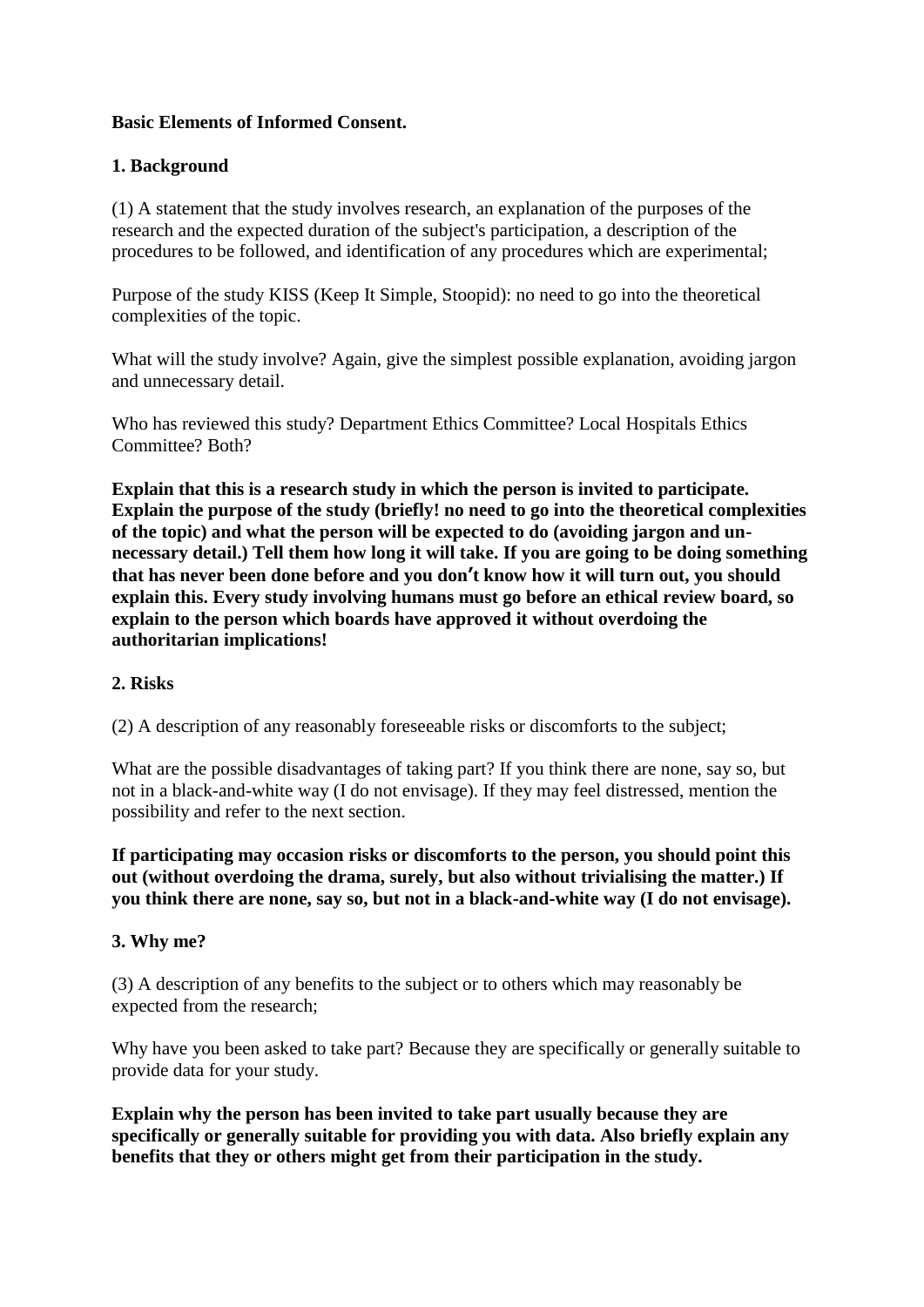# **4. Alternatives**

(4) A disclosure of appropriate alternative procedures or courses of treatment, if any, that might be advantageous to the subject;

**If your study involves a treatment that might cure or make the person feel better about something that is a problem to them, and there are alternative procedures or treatments, then you must point these out so that the person does not get the idea that this is their only way out.**

# **5. Confidentiality**

(5) A statement describing the extent, if any, to which confidentiality of records identifying the subject will be maintained;

Will my taking part in the study be kept confidential? Yes! (But remember, there's no such thing as absolute confidentiality don't ever make promises you may not be able to keep). Usually the relevant term is anonymity rather than confidentiality.

What will happen to the data? Kept confidential from third parties (including workers' superiors, if relevant); will it be destroyed after a period?

What will happen to the results? i.e. the write-up - seen by whom? If it may be published, say so.

**Will the person's taking part in the study be kept confidential? You should try hard to make this so, but remember, there's no such thing as absolute confidentiality don't ever make promises you may not be able to keep. Usually the relevant term is anonymity rather than confidentiality. Explain that all the data will be destroyed at a certain moment (when?) and that no third parties will be allowed to see the data (make sure of this!) Explain as well who will see the write-up, and whether or not you are intending to publish the results.**

### **6. Compensation and Remedies**

(6) For research involving more than minimal risk, an explanation as to whether any compensation and an explanation as to whether any medical treatments are available if injury occurs and, if so, what they consist of, or where further information may be obtained;

**If your research will involve a likely risk to the person, you should make sure that the person knows how they will be compensated for any damage done to them. If there is a danger of physical injury, you should make sure the person knows how this kind of injury is treated medically, how you will assist them in seeking medical help, and where they can get more information about the treatment.**

### **7. Available Help**

(7) An explanation of whom to contact for answers to pertinent questions about the research and research subjects' rights, and whom to contact in the event of a research-related injury to the subject;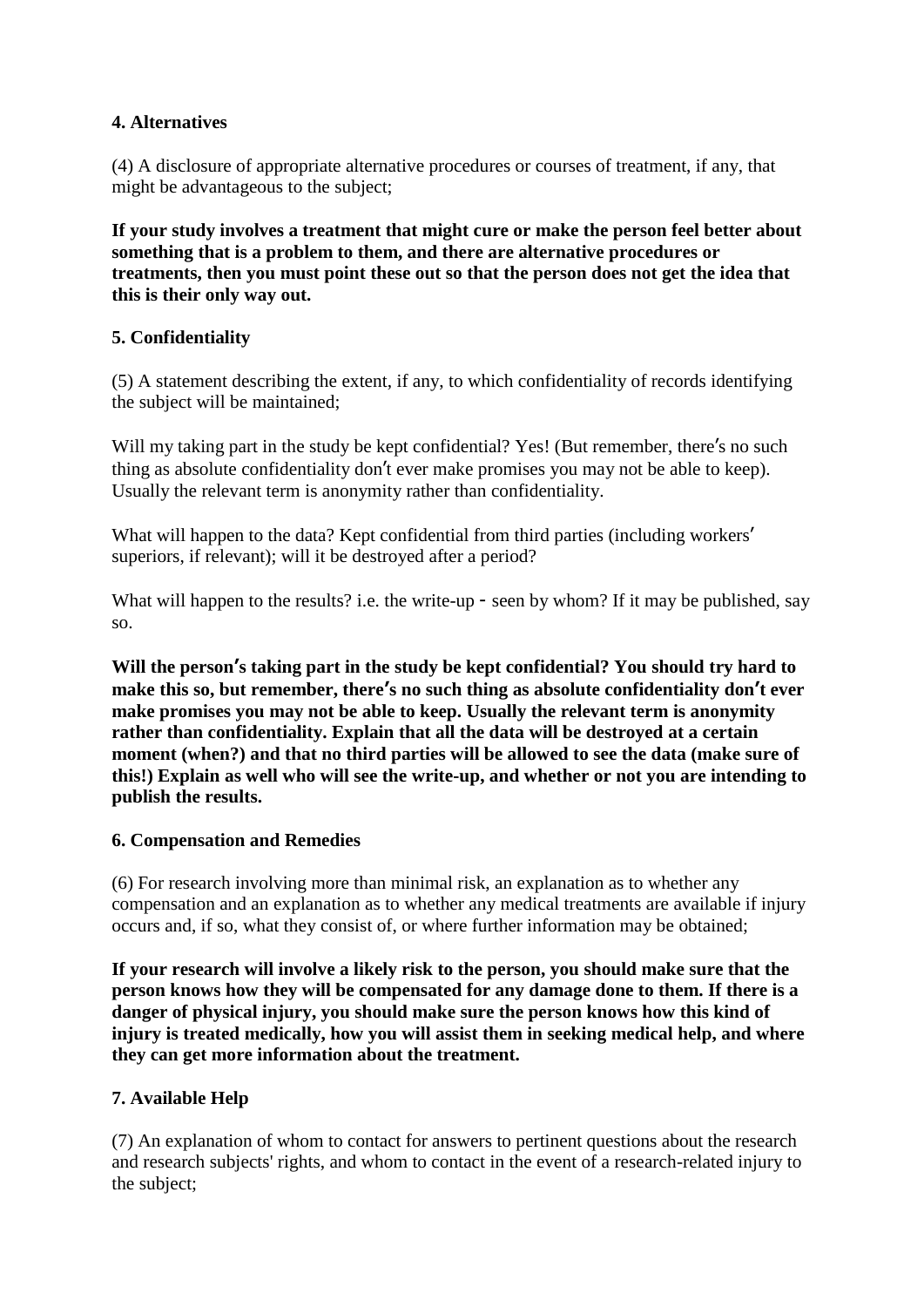What if there is a problem? Tell them what they can do - contact you? The Samaritans? GP?

Any further queries? Give your name and contact details (but delete the specifics from the copy of the form in your submitted thesis).

**Facilitate the person in case there is a problem, later, or they want to ask you something about the study. Explain to the person whom they can contact - you, The Samaritans, other support agencies, their family doctor, etc. and provide complete contact details just in case. It is wise to delete specific details about contact addresses of people (including yourself) from the copy of the consent form you will include in your submitted thesis.**

#### **8. Voluntary Participation**

(8) A statement that participation is voluntary, refusal to participate will involve no penalty or loss of benefits to which the subject is otherwise entitled, and the subject may discontinue participation at any time without penalty or loss of benefits to which the subject is otherwise entitled.

Do you have to take part? The answer is no! Explain about signing a consent form. Ideally they get to keep the information sheet and a copy of the consent form. They should have the option of withdrawing before the study commences, or discontinuing after data collection has started. Where data is identifiable (e.g. from interviews yielding qualitative data), it's useful to allow for afterthoughts by letting them withdraw within two weeks of participation and ask to have their data destroyed.

**Does the person have to take part? The basic ethical principle is that participation should always be voluntary, although it may be** *remunerated***. Explain to the person about the importance of signing a consent form. Ideally they get to keep the information sheet and a copy of the consent form. They should have the option of withdrawing before the study commences, or discontinuing after data collection has started without it causing a loss or harm to them. It is also useful to agree a time after which the contract between the person and the investigator becomes closed, and the data is at the disposal of the investigator, under the terms of the informed consent agreement.**

**The issue is a little more complicated if the person is being paid money for participating. If money is being paid, then the informed consent agreement should also have a little more of the character of a contract. The investigator should determine when the person will get paid and seek a receipt for the payment. It makes sense that the contract becomes closed when the money has changed hands.**

Source:

[Regulations and Ethical Guidelines for the Protection of Human Subjects](http://ohsr.od.nih.gov/guidelines/45cfr46.html) (45 CFR 46) Dept. Health and Human Services, 2005. *Please note this link takes you out of these pages; use your browser's BACK button to return.*